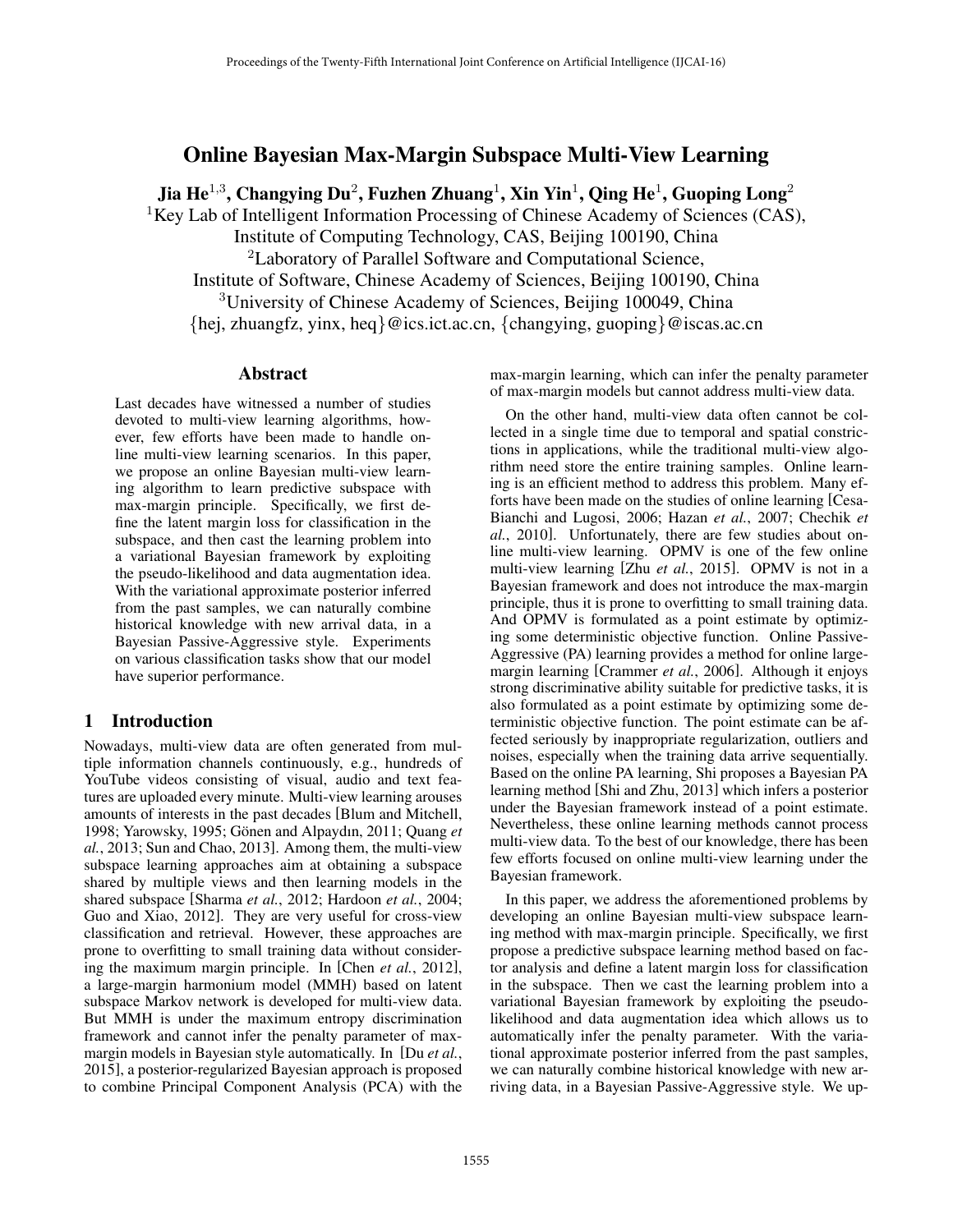date our model with the training data coming one by one, instead of storing all training data. Experiments on synthetic and various real classification tasks show both our batch and online model have superior performance, compared with a number of competitors.

### Related Work

The earliest works of multi-view learning are introduced by Blum and Mitchell [Blum and Mitchell, 1998] and Yarowsky [Yarowsky, 1995]. Nowadays, there are many multi-view learning approaches, e.g., multiple kernel learning [Gönen and Alpaydın, 2011], disagreement-based multiview learning [Blum and Mitchell, 1998] and late fusion methods which combine outputs of the models constructed from different view features [Ye *et al.*, 2012]. Especially, the multi-view subspace learning algorithms learn latent salient representation of multi-view data [Sharma *et al.*, 2012; Hardoon *et al.*, 2004]. This approach aims at obtaining a subspace shared by multiple views and then learn models in the shared subspace.

Online learning starts from the Perceptron algorithm [Rosenblatt, 1958] and has attracted much attention during the past years [Cesa-Bianchi and Lugosi, 2006; Hazan *et al.*, 2007; Grangier and Bengio, 2008; Chechik *et al.*, 2010]. Crammer proposes the Online Passive-Aggressive (PA) learning which provides a general framework for online large-margin learning[Crammer *et al.*, 2006], with many applications [Chiang *et al.*, 2008]. Online Bayesian Passive-Aggressive learning presents a generic framework of performing online learning for Bayesian max-margin models [Shi and Zhu, 2013].

### 2 The Model

In this section, we firstly propose the max-margin subspace learning based on factor analysis. Then we develop a multiview classification with max-margin subspace learning under the Bayesian framework. Finally, we extend the batch model to the online scenario which trains the model with the samples coming one by one.

#### 2.1 Max-margin Subspace Learning

Suppose we have a set of *N* observations  $x^{(n)}$ ,  $n =$ Suppose we have a set of N observations  $\mathbf{x}^{(n)}$ ,  $n = 1, \dots, N$  in *d*-dimension feature space and a  $1 \times N$  label vector **y** with its element  $y_n \in \{+1, -1\}$ ,  $n = 1, \dots, N$ . Factor analysis projects an observation into a low dimensional space that captures the latent feature of data. The generative process for the *n*-th observation  $x^{(n)}$  is as follows:

$$
\varepsilon \sim \mathcal{N}(\varepsilon | \mathbf{0}, \Phi) \mathbf{x}^{(n)} = \mu + \mathbf{W} \mathbf{z}^{(n)} + \varepsilon,
$$
\n(1)

where  $\varepsilon \in \mathbb{R}^{d \times 1}$  denotes the Gaussian noise,  $\Phi \in \mathbb{R}^{d \times d}$ is a variance matrix of  $\varepsilon$ ,  $\mu \in \mathbb{R}^{d \times 1}$  is the mean value of  $\mathbf{x}^{(n)}$ ,  $\mathbf{W} \in \mathbb{R}^{d \times m}$  is the factor loading matrix,  $\mathbf{z}^{(n)}$  is a *m*dimensional latent variable.

The estimates of model variables  $(\mu, \mathbf{W}, \Phi, \mathbf{Z})$  can be obtained as follows:

$$
\max_{\mu, \mathbf{W}, \Phi, \mathbf{Z}} \ell_s(\mu, \mathbf{W}, \Phi, \mathbf{Z}) = \max_{\mu, \mathbf{W}, \Phi, \mathbf{Z}} \log \prod_{n=1}^N \frac{1}{(2\pi)^{d/2} |\Phi|}
$$

$$
\cdot \exp(-\frac{1}{2} (\mathbf{x}^{(n)} - \mu - \mathbf{Wz}^{(n)})^T \Phi^{-1} (\mathbf{x}^{(n)} - \mu - \mathbf{Wz}^{(n)})).
$$

However, factor analysis is an unsupervised model, which learns the latent variables of the observations without using any label information. The max-margin principle can be introduced to incorporate label information into the factor analysis model. We define  $\tilde{\mathbf{z}} = [\mathbf{z}^T, 1]^T$  as the augmented latent representation of observation x, and let  $f(\mathbf{x}; \tilde{\mathbf{z}}, \boldsymbol{\eta}) = \boldsymbol{\eta}^T \tilde{\mathbf{z}}$  be a discriminant function parameterized by  $\eta$ . Now for fixed values of  $Z$  and  $\eta$ , we can compute the margin loss on training data (X*,* y) by

$$
\ell_m(\mathbf{Z}, \boldsymbol{\eta}) = \sum_{n=1}^N \max(0, 1 - y_n f(\mathbf{x}^{(n)}; \tilde{\mathbf{z}}^{(n)}, \boldsymbol{\eta})).
$$
 (2)

The max-margin subspace learning model can be formulated as follows:

$$
\max_{\mu, \mathbf{W}, \Phi, \mathbf{Z}, \eta} \ell_s(\mu, \mathbf{W}, \Phi, \mathbf{Z}) - C \ell_m(\mathbf{Z}, \eta),
$$
\n(3)

where *C* is the regularization parameter.

#### 2.2 Multi-view Classification with Bayesian  $M<sup>2</sup>SL$

Then we propose a Bayesian max-margin subspace multiview learning (BM<sup>2</sup>SMVL) model. We assume that  $N_v$  is the number of views,  $N_c$  is the number of classes,  $d_i$  is the dimension of the *i*-th view, the data matrix of the *i*-th view is  $\mathbf{X}_i \in \mathbb{R}^{d_i \times N}$  consisting of *N* observations  $\mathbf{x}_i^{(n)}$  in  $d_i$ dimension feature space,  $\mathbf{x}^{(n)} = {\mathbf{x}_i^{(n)}, i = 1, \cdots, N_v}$  denotes the *n*-th observation, and **Y** is a  $N_c \times N$  label matrix consisting of *N* label vectors  $\mathbf{y}^{(n)} = \{y_c^{(n)}, c = 1, \dots, N_c\}$ .<br>If the *n*-th observation's label belongs to the *c*-th class, we define  $y_c^{(n)} = +1$  otherwise  $y_c^{(n)} = -1$ .

In our BM<sup>2</sup>SMVL model, each view  $\mathbf{x}_i^{(n)}$  of the *n*-th observation  $\mathbf{x}^{(n)}$  is generated from the latent variable  $\mathbf{z}^{(n)}$ . We impose prior distributions over all variables shown in Eq.(1). The generative process for the *n*-th observation is as follows:

$$
\begin{array}{ccl} \mathbf{z}^{(n)} & \sim & \mathcal{N}(\mathbf{z}^{(n)}|\mathbf{0},\,\mathbf{I}_m) \\ & \mu_i & \sim & \mathcal{N}(\mu_i|\mathbf{0},\,\beta_i^{-1}\mathbf{I}_{d_i}) \\ & \alpha_i & \sim & \prod_{j=1}^m \Gamma(\alpha_{ij}|a_{\alpha_i},b_{\alpha_i}) \\ \mathbf{W}_i|\alpha_i & \sim & \prod_{j=1}^{d_i} \mathcal{N}(w_{ij}|\mathbf{0},\,\mathrm{diag}(\alpha_i)) \\ & \phi_i & \sim & \Gamma(\phi_i|a_{\phi_i},b_{\phi_i}) \\ \mathbf{x}_i^{(n)}|\mathbf{z}^{(n)} & \sim & \mathcal{N}(\mathbf{x}_i^{(n)}|\mathbf{W}_\mathbf{i}\mathbf{z}^{(n)}+\mu_i,\,\phi_i^{-1}\mathbf{I}_{d_i}), \end{array}
$$

where  $\Gamma(\cdot)$  is the Gamma distribution,  $\beta_i$ ,  $a_{\alpha_i}$ ,  $b_{\alpha_i}$ ,  $a_{\phi_i}$ ,  $b_{\phi_i}$  are the hyper-parameters, and  $\mathbf{W}_i \in \mathbb{R}^{d_i \times m}$ . The prior on  $W_i$  and  $\alpha_i$  is introduced according to the automatic relevance determination [Reents and Urbanczik, 1998]. In order to improve the efficiency of our algorithm, we define the variance matrix  $\Phi_i$  of the  $\mathbf{x}_i^{(n)}$  as a diagonal matrix  $\phi_i^{-1} \mathbf{I}_{d_i}$ . Let  $\Omega = (\mu, \alpha, \mathbf{W}, \phi, \mathbf{Z})$  denote all variables.  $p_0(\Omega) = p_0(\mu)p_0(\mathbf{W}, \alpha)p_0(\phi)p_0(\mathbf{z})$  is the prior of  $\Omega$ . We can verify the Bayesian posterior distribution  $p(\Omega|\mathbf{X})$  =  $p_0(\Omega)p(\mathbf{X}|\Omega)/p(\mathbf{X})$  is equal to the solution of the following optimization problem:

$$
\min_{q(\Omega)\in\mathcal{P}} \mathrm{KL}(q(\Omega) \| p_0(\Omega)) - \mathbb{E}_{q(\Omega)}[\mathrm{log}p(\mathbf{X}|\Omega)],\tag{4}
$$

where  $KL(q||p)$  is the Kullback-Leibler divergence, and  $P$  is the space of probability distributions. When the observations are given,  $p(X)$  is a constant.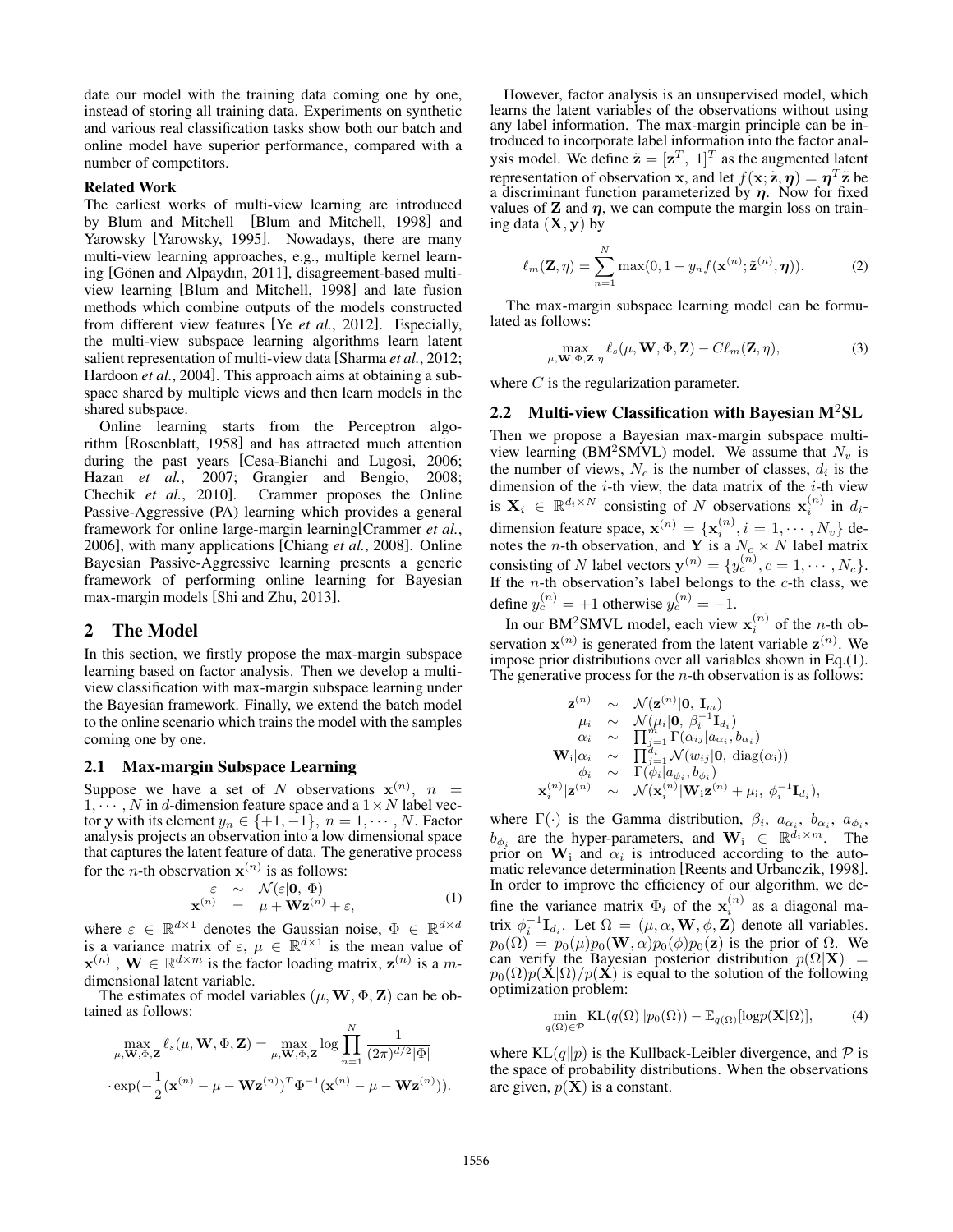Next, we adapt our model with the one-VS-rest strategy like that for SVM for multi-class classification problems. We have  $N_c$  classifiers, and take the *c*-th classification for an example:  $f_c(\mathbf{x}^{(n)}; \tilde{\mathbf{z}}^{(n)}, \boldsymbol{\eta}_c) = \boldsymbol{\eta}_c^T \tilde{\mathbf{z}}^{(n)}$  denotes a discriminant function. Under the Bayesian framework, we impose a prior on  $\eta_c$  as follows:

$$
\nu_c \sim p_0(\nu_c) = \Gamma(\nu|a_{\nu,c}, b_{\nu,c})
$$
  
 
$$
p(\eta_c|\nu_c) = \mathcal{N}(\eta_c|\mathbf{0}, \nu_c^{-1}\mathbf{I}_{(m+1)}),
$$

where  $a_{\nu,c}$  and  $b_{\nu,c}$  are hyper-parameters. For simplify, let  $\Theta = \{(\eta_c, \nu_c)\}_{c=1}^{N_c}$ .<br>Then we can replace the margin loss with the expected

margin loss for the classification. We introduce

$$
\varphi(\mathbf{Y}, \lambda | \mathbf{Z}, \boldsymbol{\eta}) = \prod_{n=1}^{N} \prod_{c=1}^{N_c} \exp\{-2C \cdot \max(0, 1 - y_c^{(n)} \boldsymbol{\eta}_c^T \tilde{\mathbf{z}}^{(n)}\} \tag{5}
$$

as the pseudo-likelihood of the *n*-th data's label variable. We can get our final model as follows:

$$
\min_{q(\Omega,\Theta)\in\mathcal{P}} \mathrm{KL}(q(\Omega,\Theta) \| p_0(\Omega,\Theta)) - \mathbb{E}_{q(\Omega)}[\mathrm{log}p(\mathbf{X}|\Omega)]
$$
  
 
$$
- \mathbb{E}_{q(\Omega,\Theta)}[\mathrm{log}(\varphi(\mathbf{Y}|\mathbf{Z},\boldsymbol{\eta}))], \qquad (6)
$$

where  $p_0(\Omega, \Theta)$  is the prior,  $p_0(\Omega, \Theta) = p_0(\Omega)p_0(\Theta)$ ,  $p_0(\Theta_c) = p(\eta_c|\nu_c)p_0(\nu_c)$  and *C* is the regularization parameter. Solving problem (6), we can get the posterior distribution

$$
q(\Omega, \Theta) = \frac{p_0(\Omega, \Theta)p(\mathbf{X}|\Omega)\varphi(\mathbf{Y}|\mathbf{Z}, \boldsymbol{\eta})}{\phi(\mathbf{X}, \mathbf{Y})},
$$
(7)

where  $\phi(\mathbf{X}, \mathbf{Y})$  is the normalization constant. In order to approximate  $q(\Omega, \Theta)$  we use variational approximate inference which is introduced in the Section 3.

# 2.3 Online BM2SMVL

The goal of online learning is to minimize the cumulative loss for a certain prediction task from the sequentially arriving training samples. In this section, we present an online  $BM^2SMVL$  (OBM $^2SMVL$ ) based on the online Passive-Aggressive learning framework [Crammer *et al.*, 2006]. This generic framework for online large-margin learning has been used in many applications [Chiang *et al.*, 2008]. Online Bayesian Passive-Aggressive learning was presented for online Bayesian max-margin topic models [Shi and Zhu, 2013].

Assuming we have already got the posterior  $q_t(\Omega, \Theta)$ at time *t*, when a new data  $(\mathbf{x}^{(t+1)}, \mathbf{y}^{(t+1)})$  is coming, we need update the new posterior distribution  $q_{t+1}(\Omega, \Theta)$ . For simplify, We denote  $\mathbf{x}^{(t+1)} = {\mathbf{x}_i^{(t+1)}}_{i=1}^{N_v}, \mathbf{y}^{(t+1)} = {\mathbf{x}_i^{(t+1)}}$  ${y_c^{(t+1)}\}_{c=1}^{N_c}.$ 

Generally, we define  $\omega$  as the parameterized model and  $\ell(\omega; \mathbf{x}^{(t+1)}, \mathbf{y}^{(t+1)})$  as the loss for the new data  $(\mathbf{x}^{(t+1)}, \mathbf{y}^{(t+1)})$ . Our OBM<sup>2</sup>SMVL sequentially infers a new posterior distribution  $q_{t+1}(\omega)$  on the arrival of new data  $(\mathbf{x}^{(t+1)}, \mathbf{y}^{(t+1)})$  by solving the following optimization problem:

$$
\min_{q(\omega)\in\mathcal{P}} \mathrm{KL}(q(\omega)\|q_t(\omega)) - \mathbb{E}_{q(\omega)}[\mathrm{log}p(\mathbf{x}^{(t+1)}|\omega)]
$$

$$
+ \ell(\omega; \mathbf{x}^{(t+1)}, \mathbf{y}^{(t+1)}).
$$

The online model includes three main updating rule. Firstly, we hope  $KL(q(\omega)||q_t(\omega))$  is as small as possible. It means that  $q_{t+1}(\omega)$  is close to  $q_t(\omega)$ . Secondly, the likelihood of the new data  $\mathbb{E}_{q(\omega)}[\log p(\mathbf{x}^{(t+1)}|\omega)]$  is high enough. Thirdly, the loss of the new data  $\ell(\omega; \mathbf{x}^{(t+1)}, \mathbf{y}^{(t+1)})$  is as small as possible. It means that the new model  $q_{t+1}(\omega)$  suffers little loss from the new data.

To introduce the online idea to the above multi-view classification BM<sup>2</sup>SMVL, we let  $(\Omega, \Theta)$  denote  $\omega$ . A new posterior distribution  $q_{t+1}(\Omega, \Theta)$  on the arrival of new data  $(\mathbf{x}^{(t+1)}, \mathbf{y}^{(t+1)})$  can be gotten by solving the following optimization problem:

$$
\min_{q(\Omega,\Theta)\in\mathcal{P}} \mathrm{KL}(q(\Omega,\Theta)||q_t(\Omega,\Theta)) - \mathbb{E}_{q(\Omega,\Theta)}[\mathrm{log}p(\mathbf{x}^{(t+1)}|\Omega,\Theta)] + \ell(\Omega,\Theta;\mathbf{x}^{(t+1)},\mathbf{y}^{(t+1)}).
$$

As above, we introduce  $\varphi(\cdot)$  function to replace the hinge loss as the pseudo-likelihood. So the formula is replaced by:

$$
\min_{q(\Omega,\Theta)\in\mathcal{P}} \text{KL}(q(\Omega,\Theta)||q_t(\Omega,\Theta)) - \mathbb{E}_{q(\Omega)}[\log p(\mathbf{x}^{(t+1)}|\Omega)] - \mathbb{E}_{q(\Omega,\Theta)}[\log(\varphi(\mathbf{y}^{(t+1)}|\tilde{\mathbf{z}}^{(t+1)},\boldsymbol{\eta}))].
$$

Similar to Eq.(7), we can get the posterior distribution:

$$
q_{t+1}(\Omega,\Theta) = \frac{q_t(\Omega,\Theta)p(\mathbf{x}^{(t+1)}|\Omega)\varphi(\mathbf{y}^{(t+1)}|\tilde{\mathbf{z}}^{(t+1)},\boldsymbol{\eta})}{\phi(\mathbf{x}^{(t+1)},\mathbf{y}^{(t+1)})},
$$

where  $\phi(\mathbf{x}^{(t+1)}, \mathbf{y}^{(t+1)})$  is the normalization constant. Note that, the latent variable  $z^{(t)}$  is unrelated to the new posterior, because the variable  $\mathbf{z}^{(t+1)}$ 's prior is  $p_0(\mathbf{z})$ . Let  $(\Omega, \Theta \setminus \mathbf{z}^{(t)})$ denote all variables in  $\Omega$  and  $\Theta$  except  $\mathbf{z}^{(t)}$ , then we can further get

$$
q_{t+1}(\Omega, \Theta) = \frac{q_t(\Omega, \Theta \setminus \mathbf{z}^{(t)}) p_0(\mathbf{z}) p(\mathbf{x}^{(t+1)} | \Omega)}{\phi(\mathbf{x}^{(t+1)}, \mathbf{y}^{(t+1)})} \cdot \varphi(\mathbf{y}^{(t+1)} | \mathbf{\tilde{z}}^{(t+1)}, \boldsymbol{\eta}).
$$
\n(8)

In order to approximate  $q_{t+1}(\Omega, \Theta)$  we use variational approximate inference which is introduced in Section 3.

### 3 Variational Inference

Because the posterior is intractable to compute, we apply the variational inference method[Beal, 2003] to approximate the posteriors in (7) for BM<sup>2</sup>SMVL and in (8) for OBM<sup>2</sup>SMVL. This method is much more efficient than sampling based methods [Gilks, 2005].

#### 3.1 Data Augmentation

Since the pseudo-likelihood function  $\varphi(\cdot)$  involves a max operater which is difficult and inefficient for posterior inference. We re-express the pseudo-likelihood function into the integration of a function with augmented variable based on the data augmentation idea [Polson and Scott, 2011]. For BM<sup>2</sup>SMVL, we replace the pseudo-likelihood  $\varphi(\cdot)$  with:

$$
\varphi(y_c^{(n)}|\tilde{\mathbf{z}}^{(n)}, \boldsymbol{\eta}_c) =
$$
\n
$$
\int_0^\infty \exp\left\{\frac{-1}{2\lambda_c^{(n)}}[\lambda_c^{(n)} + C(1 - y_c^{(n)}\boldsymbol{\eta}_c^T\tilde{\mathbf{z}}^{(n)})]^2\right\} \cdot \frac{d\lambda_c^{(n)}}{\sqrt{2\pi\lambda_c^{(n)}}}.
$$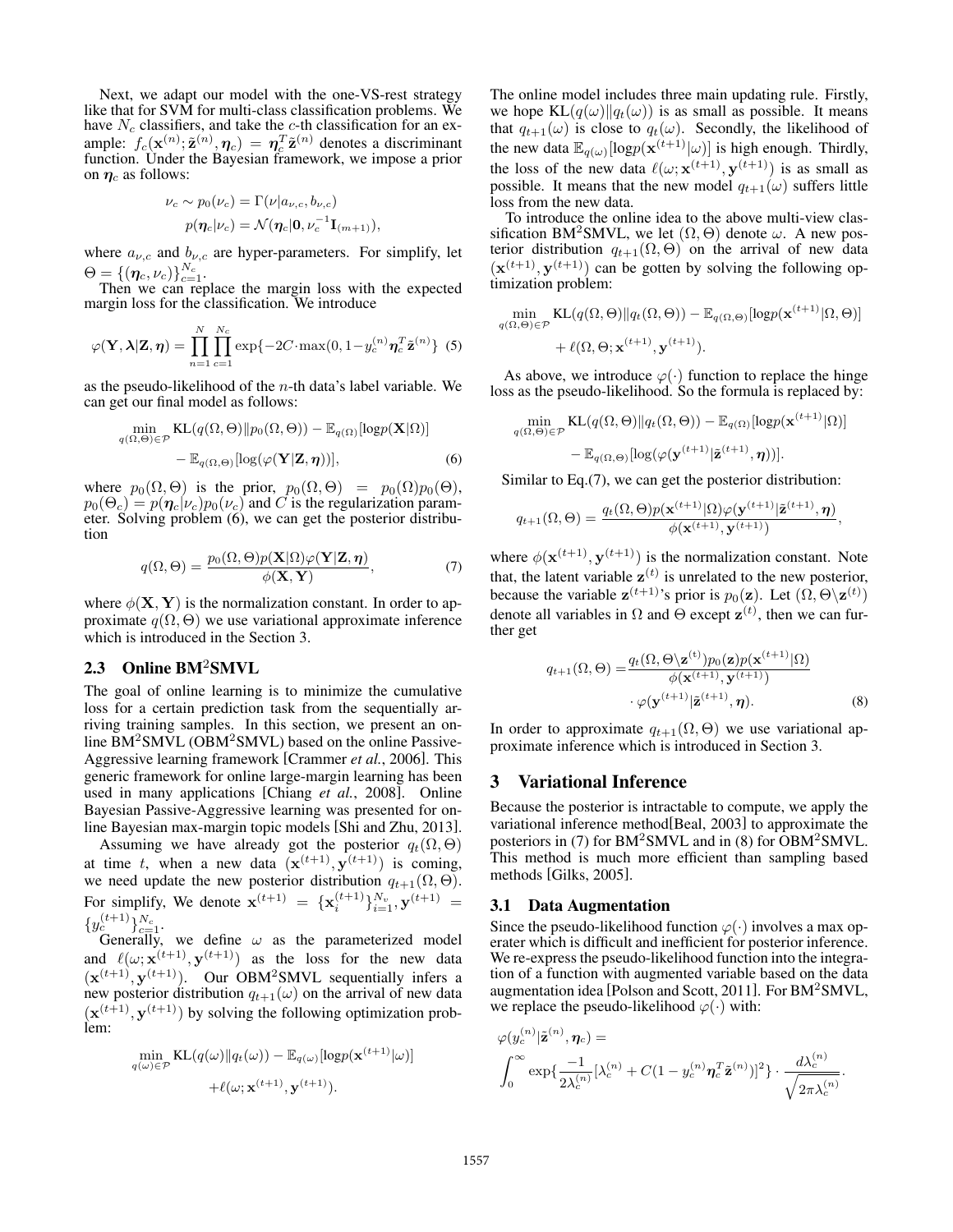Then we can get

$$
\varphi(\mathbf{Y},\boldsymbol{\lambda}|\mathbf{Z},\boldsymbol{\eta}) = \prod_{n=1}^N \prod_{c=1}^{N_c} \frac{\exp\{\frac{-1}{2\lambda_c^{(n)}}[\lambda_c^{(n)} + C(1-y_n^c\boldsymbol{\eta}_c^T\tilde{\mathbf{z}}^{(n)})]^2\}}{\sqrt{2\pi\lambda_c^{(n)}}}
$$

Similarly, we introduce the augmented variable to the pseudolikelihood function  $\varphi(\cdot)$  for OBM<sup>2</sup>SMVL

$$
\varphi(\mathbf{y}^{(t+1)}, \boldsymbol{\lambda}^{(t+1)} | \mathbf{z}^{(t+1)}, \boldsymbol{\eta}) = \prod_{c=1}^{N_c} \frac{\exp\{\frac{-1}{2\lambda_c^{(t+1)}} [\lambda_c^{(t+1)} + C(1 - y_c^{(t+1)} \boldsymbol{\eta}_c^T \tilde{\mathbf{z}}^{(t+1)})]^2\}}{\sqrt{2\pi \lambda_c^{(t+1)}}}.
$$

### 3.2 Variational Approximate Inference

Next, we apply the mean-field variational method to approximating the posterior distributions.

### Variational Inference in BM<sup>2</sup>SMVL

Firstly, we define a family of factorized but free-form variational distributions:

$$
V(\Omega, \Theta, \lambda) = V(\mu)V(\mathbf{W})V(\alpha)V(\phi)V(\mathbf{Z})V(\boldsymbol{\eta})V(\lambda)V(\nu).
$$

The main idea of variational Bayesian inference is that we need to minimize the KL divergence  $KL(V(\Omega, \Theta, \lambda) || q(\Omega, \Theta, \lambda))$  between the approximating distribution and the target posterior. Next, we initialize the distributions of  $V(\Omega, \Theta, \lambda)$ . Then we iteratively update each parameter of our model by fix other parameters as the current estimates. Now, we give the joint distribution of data and parameters:

$$
p(\Omega,\Theta,\boldsymbol{\lambda},\mathbf{X},\mathbf{Y})=p_0(\mu)p(\mathbf{W}|\alpha)p_0(\alpha)p_0(\phi)p_0(\mathbf{Z})p(\boldsymbol{\eta}|\nu)\\
\cdot p_0(\nu)p(\mathbf{X}|\mu,\mathbf{W},\phi,\mathbf{Z})\varphi(\mathbf{Y},\boldsymbol{\lambda}|\mathbf{Z},\boldsymbol{\eta}).
$$

It can be shown that when keeping all other factors fixed the optimal distribution  $V^*(\lambda)$  satisfies

$$
V^*(\boldsymbol{\lambda}) \propto \exp{\mathbb{E}_{-\boldsymbol{\lambda}}[\log p(\Omega, \Theta, \boldsymbol{\lambda}, \mathbf{X}, \mathbf{Y})]\},\
$$

where  $\mathbb{E}_{-\lambda}$  denotes the expectation with respect to  $V(\Omega, \Theta, \lambda)$  over all variables except for  $\lambda$ . Then we can get the updating formula for  $\mathbb{E}_{-\lambda}$ :

$$
V^*(\boldsymbol{\lambda}) = \prod_{c=1}^{N_c} \prod_{n=1}^N \mathcal{GIG}(\lambda_c^{(n)} | \frac{1}{2}, 1, \chi_c^{(n)})
$$
  

$$
\chi_c^{(n)} = C^2 \langle (1 - y_c^{(n)} \boldsymbol{\eta}_c^T \tilde{\mathbf{z}}^{(n)})^2 \rangle,
$$

where  $\langle \cdot \rangle$  represents the expectation,  $\mathcal{GIG}(\cdot)$  is the generalized inverse Gaussian distribution. Similarly, we can get the updating formulas for all other factors. Since they are tedious and easy to derive, here we only provide the equations for Z, other updating formulas are omitted because of the limited space of the paper,

*.*

$$
V^*(\mathbf{Z}) = \prod_{n=1}^N \mathcal{N}(\mathbf{z}^{(n)} | \mu_{\mathbf{z}}^{(n)}, \Sigma_{\mathbf{z}}^{(n)})
$$
  
\n
$$
\Sigma_{\mathbf{z}}^{(n)} = \{ C^2 \sum_{c=1}^{N_c} \langle \tilde{\eta}_c \tilde{\eta}_c^T \rangle \langle (\lambda_c^{(n)})^{-1} \rangle + \mathbf{I}_m
$$
  
\n
$$
+ \sum_{i=1}^{N_v} \langle \phi_i \rangle \langle \mathbf{W}_i^T \mathbf{W}_i \rangle \}^{-1}
$$
  
\n
$$
\mu_{\mathbf{z}}^{(n)} = \Sigma_{\mathbf{z}}^{(n)} \{ \sum_{i=1}^{N_v} \langle \phi_i \rangle \langle \mathbf{W}_i^T \rangle (\mathbf{x}_i^{(n)} - \langle \mu_i \rangle) + \sum_{i=1}^{N_c} \{ C(1 + C \langle (\lambda_c^{(n)})^{-1} \rangle) y_c^{(n)} \langle \tilde{\eta}_c \rangle - C^2 \langle (\lambda_c^{(n)})^{-1} \rangle \langle \eta_{c,(m+1)} \tilde{\eta}_c \rangle \},
$$

where  $\tilde{\eta}_c$  denotes the first *m* dimensions of  $\eta_c$ , i.e.,  $\eta_c$  =  $[\tilde{\eta}_c, \eta_{c,(m+1)}].$ 

#### Variational Inference in OBM<sup>2</sup>SMVL

Now, we use variational inference to approximate  $q_{t+1}(\Omega, \Theta)$ in OBM<sup>2</sup>SMVL model. Firstly, we give the joint distribution of data and parameters:

$$
p(\Omega, \Theta, \boldsymbol{\lambda}^{(t+1)}, \mathbf{x}^{(t+1)}, \mathbf{y}^{(t+1)}) = p_0(\mu) p(\mathbf{W}|\alpha) p_0(\alpha) p_0(\phi)
$$
  
•
$$
\cdot_0 (\mathbf{z}) p(\boldsymbol{\eta}|\nu) p_0(\nu) p(\mathbf{x}^{(t+1)}|\mu, \mathbf{W}, \phi, \mathbf{z}) \varphi(\mathbf{y}^{(t+1)}, \boldsymbol{\lambda}^{(t+1)}|\mathbf{z}, \boldsymbol{\eta}).
$$

It can be shown that when keeping all other factors fixed, the optimal distribution  $V^*(\lambda^{(t+1)})$  satisfies

$$
V^*(\boldsymbol{\lambda}^{(t+1)}) \propto \exp{\mathbb{E}_{-\boldsymbol{\lambda}^{(t+1)}}[\log p(\Omega, \Theta, \boldsymbol{\lambda}^{(t+1)}, \mathbf{x}^{(t+1)}, \mathbf{y}^{(t+1)})]\},
$$

where  $\mathbb{E}_{-\lambda^{(t+1)}}$  denotes the expectation with respect to  $V(\Omega, \Theta, \lambda^{(t+1)})$  over all variables except for  $\lambda^{(t+1)}$ . Then we can get the updating formula for  $\mathbb{E}_{-\lambda^{(t+1)}}$ :

$$
V^*(\boldsymbol{\lambda}^{(t+1)}) = \prod_{c=1}^{N_c} \mathcal{GIG}(\lambda_c^{(t+1)} | \frac{1}{2}, 1, \chi_c^{(t+1)})
$$
  

$$
\chi_c^{(t+1)} = C^2 \langle (1 - y_c^{(t+1)} \boldsymbol{\eta}_c^T \tilde{\mathbf{z}}^{(t+1)})^2 \rangle.
$$

Similarly, we can get the updating formulas for all other factors. Since they are tedious and easy to derive, here we only provide the equations for  $z^{(t+1)}$ , other updating formulas are omitted because of the limited space of the paper,

$$
V^*(\mathbf{z}^{(t+1)}) = \mathcal{N}(\mathbf{z}^{(t+1)} | \mu_{\mathbf{z}}^{(t+1)}, \Sigma_{\mathbf{z}}^{(t+1)})
$$
  
\n
$$
\Sigma_{\mathbf{z}}^{(t+1)} = \{C^2 \sum_{c=1}^{N_c} \langle \tilde{\eta}_c(\tilde{\eta}_c)^T \rangle \langle (\lambda_c^{(t+1)})^{-1} \rangle + \mathbf{I}_m
$$
  
\n
$$
+ \sum_{i=1}^{N_v} \langle \phi_i \rangle \langle (\mathbf{W}_i)^T \mathbf{W}_i \rangle \}^{-1}
$$
  
\n
$$
\mu_{\mathbf{z}}^{(t+1)} = \Sigma_{\mathbf{z}}^{(t+1)} \{ \sum_{i=1}^{N_v} \langle \phi_i \rangle \langle (\mathbf{W}_i)^T \rangle (\mathbf{x}_i^{(t+1)} - \langle \mu_i \rangle)
$$
  
\n
$$
+ \sum_{i=1}^{N_c} \{ C(1 + C \langle (\lambda_c^{(t+1)})^{-1} \rangle) y_c^{(t+1)} \langle \tilde{\eta}_c \rangle
$$
  
\n
$$
- C^2 \langle (\lambda_c^{(t+1)})^{-1} \rangle \langle \eta_{c,(m+1)} \tilde{\eta}_c \rangle \},
$$

where  $\tilde{\eta}_c$  denotes the first *m* dimensions of  $\eta_c$ , i.e.,  $\eta_c$  =  $[\tilde{\eta}_c, \eta_{c,(m+1)}].$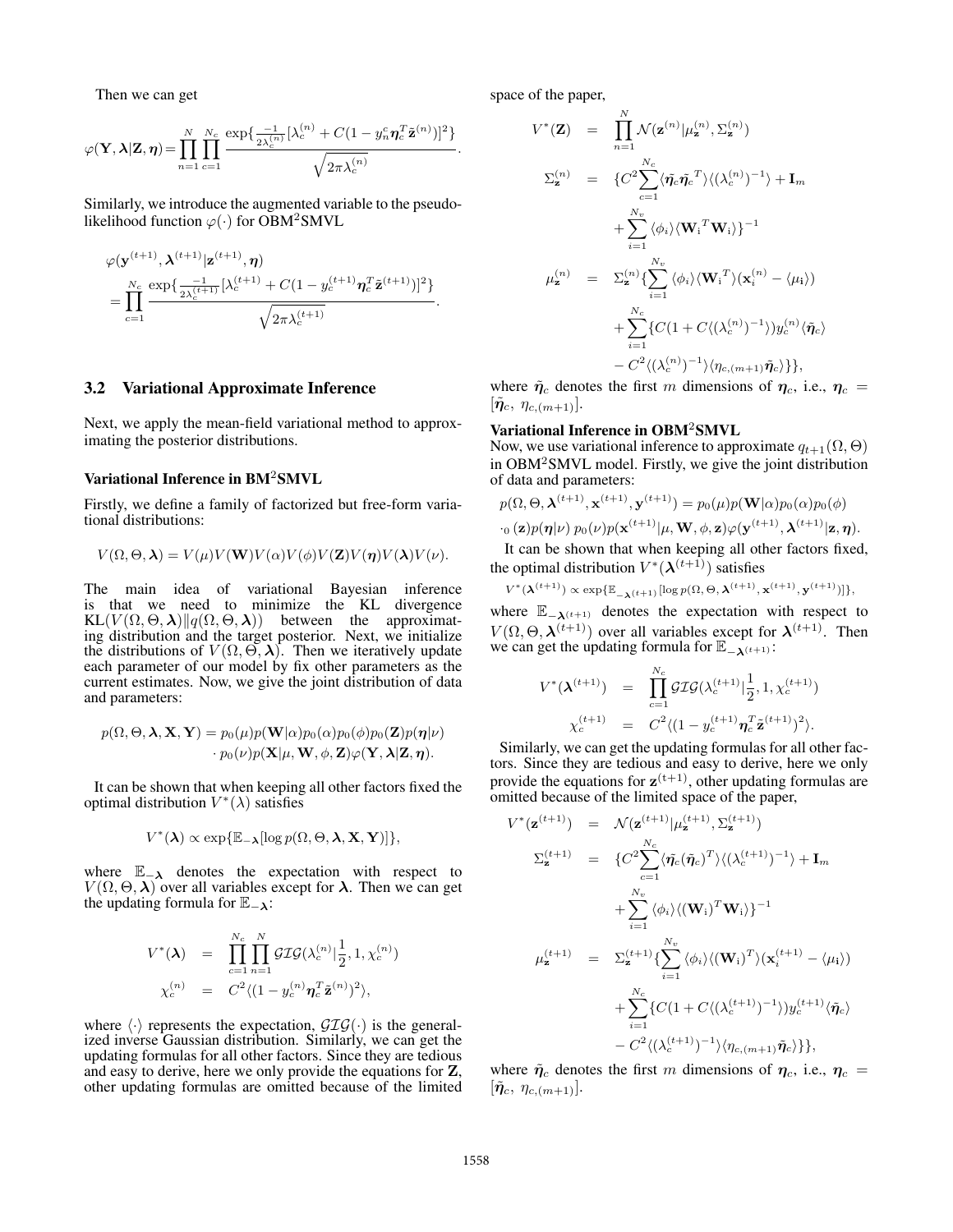### 3.3 Computational Complexity

For each iteration of parameter updating in our batch learning BM<sup>2</sup>SMVL, we need  $O(NN_v \bar{d}m^2)$  computation, where  $\bar{d}$  is the average dimension of all N<sub>*v*</sub> views. The most com- $\overline{d}$  is the average dimension of all  $N_v$  views. The most computation is spent on the calculation of  $\Sigma^{(n)}_{\mathbf{z}}$ ,  $n = 1, \cdots, N$ where the matrix multiplication  $\langle \mathbf{W}_i^T \mathbf{W}_i \rangle$  consumes  $d_i m^2$ computation. And each iteration of parameter updating in our online learning OBM<sup>2</sup>SMVL consumes  $O(N_v \overline{d}m^2)$  when a new sample is coming.

# 4 Experiments

We evaluate the proposed batch learning model BM<sup>2</sup>SMVL and online learning model OBM<sup>2</sup>SMVL on various classification tasks including image data and text data.

# 4.1 Real Data Sets

There are four data sets, i.e., Tervid, Washington, Cornell and News4Gv, used in our experiments. Trecvid contains 1,078 manually labeled video shots that belong to five categories [Chen *et al.*, 2012]. And each shot is represented by a 1,894-dim binary vector of text features and a 165-dim vector of HSV color histogram. WebKB data set has two views, including the content features of the web pages and the link features exploited from the link structures. This data set consists of 877 web pages from computer science departments in four universities, i.e., Cornell, Washington, Wisconsin and Texas. And each university has five document classes, i.e., course, faculty, student, project and staff. We select the web pages from Cornell and Washington as our experimental data<sup>1</sup>. These two data sets have five classes with two views. 20Newsgroups data set is widely used for classification. This data set has approximately 20,000 newsgroup documents, which are divided into 20 categories. We follow the way in [Long *et al.*, 2008] to construct multi-view learning problems. We use the tf-idf weighting scheme to represent the document, and the document frequency with the value of 5 is adopted to cut down the number of word features. The details of these data sets are shown in Table 1.

Table 1: Statistics of the multiclass data sets.

| Datasets | Trecvid | Washington | Cornell | News4Gv |
|----------|---------|------------|---------|---------|
| size     | 1078    | 230        | 195     | 1500    |
| class    |         |            |         |         |
| V1-Dim   | 1894    | 1703       | 1703    | 6783    |
| $V2-Dim$ | 165     | 230        | 195     | 6307    |
| $V3-Dim$ | ٠       | ٠          |         | 7717    |
| V4-Dim   |         |            |         | 9336    |

# 4.2 Competitors

We compare our model with five competitors:

*•* VMRML [Quang *et al.*, 2013]: it is a vector-valued manifold regularization multi-view learning. The regularization parameters are set as the default value in their paper, and we tune the parameter  $\sigma$  for '*rbf*' carefully in each data set;

- *•* MVMED [Sun and Chao, 2013]: it presents a multiview maximum entropy discrimination model. We use the model with one-VS-rest strategy for multiclass problem. According to the paper, we choose the best parameter from  $2[-5.5]$  by executing 5-fold cross-validation for each data set;
- *•* MMH [Chen *et al.*, 2012]: it is a large-margin predictive latent subspace learning for multi-view data. Based on the parameters given in its code<sup>2</sup>, we tune the four paramters carefully to choose the best parameters for each data set;
- *•* SVM-FULL: it concatenates all views to form a new single view, and applies SVM for classification. We choose the linear kernel and execute 5-fold cross-validation on training sets to decide the cost parameter *c* from  $10^{[-3:3]};$
- *•* OPMV [Zhu *et al.*, 2015]: it is an online multi-view learning. According to the paper, the learning rate parameter are chose from  $2^{[-8:8]}$ , the regularization parameter are chose from  $1e^{[-16:0]}$ , and the penalty parameters is pre-defined as 1. The parameters are set according to the above rules.

Table 2: Batch learning comparison on multiclass data sets. Listed results are test accuracies (%) averaged over 20 independent runs. Bold face indicates highest accuracy.

|                       | Trecvid         | Washington       | Cornell          | News4Gv          |
|-----------------------|-----------------|------------------|------------------|------------------|
| <b>MMH</b>            | $61.22 \pm 0.0$ | $80.98 + 2.94$   | $74.01 + 0.19$   |                  |
| <b>MVMED</b>          | $63.80 + 0.0$   | $73.86 + 2.78$   | $72.27 + 2.97$   | $94.26 \pm 0.83$ |
| VMRML                 | $63.27 \pm 0.0$ | $79.44 + 2.61$   | $76.96 + 4.03$   | $93.34 + 0.98$   |
| <b>SVM-FULL</b>       | $62.34 + 0.0$   | $82.91 + 3.33$   | $76.14 \pm 2.40$ | $99.21 \pm 0.30$ |
| BM <sup>2</sup> SMVI. | $65.86 \pm 0.0$ | $83.48 \pm 3.03$ | $78.87 \pm 3.63$ | $97.99 \pm 0.57$ |

Table 3: Online learning comparison on multiclass data sets. Listed results are test accuracies (%) averaged over 20 independent runs. Bold face indicates highest accuracy.

|                        | Trecvid | Washington                                            | Cornell           | News4Gv        |
|------------------------|---------|-------------------------------------------------------|-------------------|----------------|
| <b>OPMV</b>            |         | $61.41 \pm 0.0$   73.44 $\pm$ 2.06   66.40 $\pm$ 3.83 |                   |                |
| OBM <sup>2</sup> SMVI. |         | $63.27 \pm 0.0$   77.96 $\pm$ 3.87                    | $174.18 \pm 4.63$ | $96.03 + 0.66$ |

# 4.3 Parameter Setting

In our batch learning, the regularization parameter *C* is chosen from the integer set *{*1*,* 2*,* 3*}* and the subspace dimension *m* from the integer set *{*20*,* 30*,* 50*}* for each data set by performing 5-fold cross validation on training data. While in our online learning, the regularization parameter *C* is chosen from the integer set  $\{1, 5, 15\}$  and the subspace dimension *m* from the integer set *{*20*,* 30*,* 50*}*. For the rest parameters, both our batch and online learning are set as the same, i.e.,  $a_{\alpha} = b_{\alpha} = 1e-3, a_{\phi} = 1e-2, a_{\nu} = 1e-1, b_{\phi} = b_{\nu} = \beta = 1$ 1e-5.

# 4.4 Experimental Results

Since a normal prior with zero mean is imposed on the observation data, we normalize the observation data to have zero

<sup>1</sup> http://www-2.cs.cmu.edu/ webkb/

<sup>&</sup>lt;sup>2</sup>http://bigml.cs.tsinghua.edu.cn/ ningchen/MMH.htm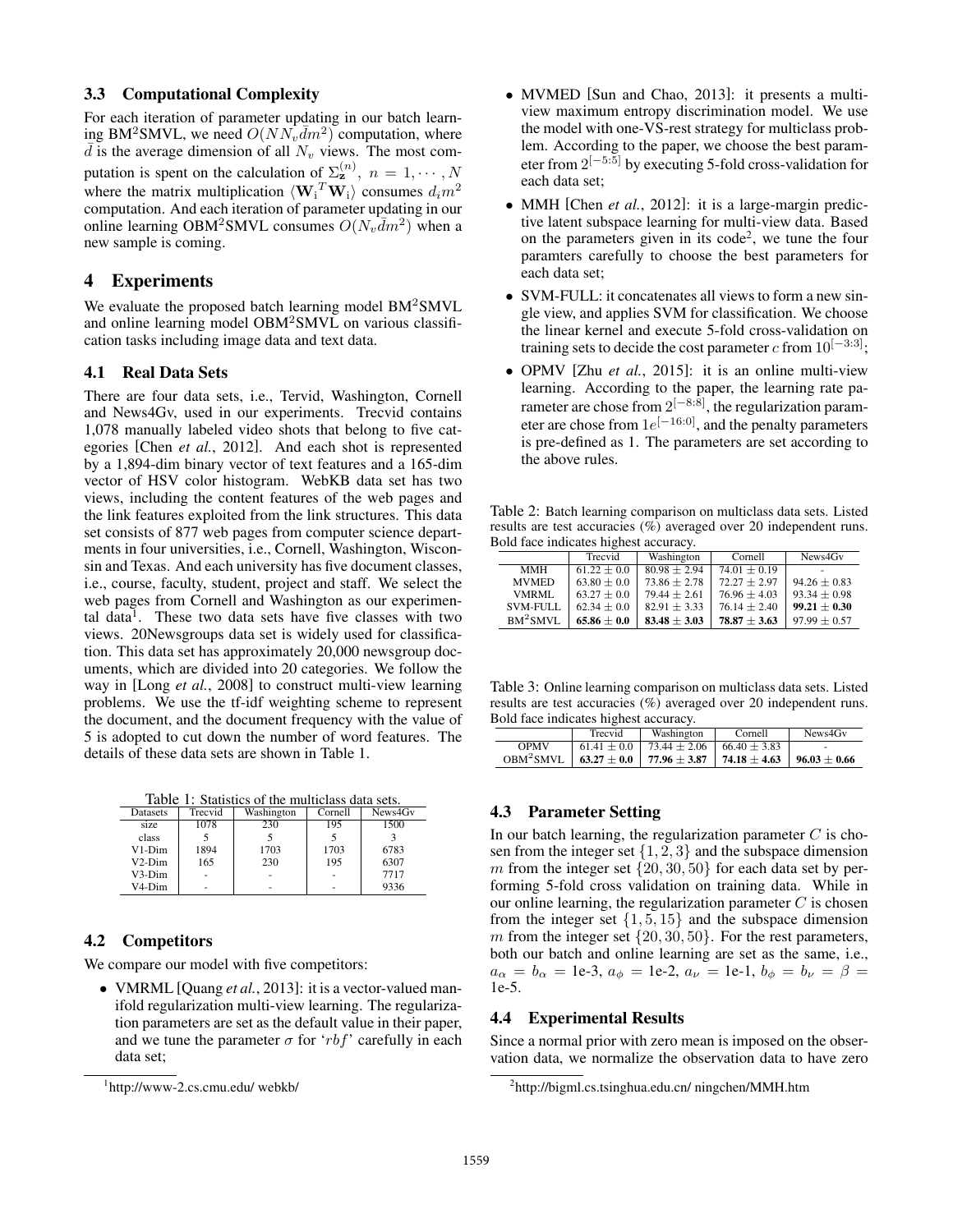mean and unit variance. In batch learning experiments, we use the same training/testing split of the Trecvid data set as in [Chen *et al.*, 2012]. So there is only one result in this data set. For other data sets the results of all models are averaged over 20 independent runs and. All the results are shown in Table 2. The ratio sampled for training data is 0.5 in the three data set Trecvid, Washington and Cornell, and 0.05 in News4Gv. Since MMH can not address high dimensional data, e.g., News4Gv, so its result is missing for News4Gv in Table 2.

In online learning experiments, we use the same training/testing split of the above batch learning experiments. We sample 0.1 of the training data as the batch training, and the rest come one by one. Since OPMV can only deal with twoview data, so its result is missing for News4Gv in Table 3. From Table 2 and Table 3, we have the following insightful observations:

- Our BM<sup>2</sup>SMVL achieves the best performance on the Trecvid, Washington and Cornell data sets and performs just a little worse than the SVM-FULL in the News4Gv data. We attribute it to that our method can automatically infer the penalty parameter of max-margin model based on the data augmentation idea, while MVMED and MMH are both under the maximum entropy discrimination framework and cannot infer the penalty parameter. SVM-FULL makes full use of all the information from the observations by concatenating all views to form a new single view. This maybe the reason why it performs better than our BM<sup>2</sup>SMVL in the News4Gv. But some information from the observations is not helpful for the classification in other data sets. In this case, SVM-FULL cannot achieve a good performance.
- Our method infers a posterior under the Bayesian framework instead of a point estimate as in VMRML. With Baysian model averaging over the posterior, we can make more robust predictions than VMRML.
- We also find that OBM<sup>2</sup>SMVL performs better than OPMV on all data sets and just a little worse than BM<sup>2</sup>SMVL. Unlike OPMV, which seeks a point estimate by optimizing some deterministic objective function, our online model infers a posterior under the Bayesian framework. The point estimate can be affected seriously by inappropriate regularization, outliers and noises, especially when the training data arrive sequentially.

#### 4.5 Sensitivity Analysis

We study the sensitivity of BM<sup>2</sup>SMVL and OBM<sup>2</sup>SMVL with respect to the subspace dimension *m*, and the regularization parameter *C*.

When we study the influence of *m*, *C* (batch) is set as 2 for BM<sup>2</sup>SMVL and  $C$  (online) is set as 15 for OBM<sup>2</sup>SMVL. The averaged results are shown in Figure 1 (a) and Figure 2 (a). We find that the test accuracy increases when *m* becomes larger. And when *m* is large enough, the test accuracy remains stable.

When we study the influence of *C*, *m* is set as 30 for both batch and online learning. From the results in Figure 1 (b)



Figure 1: (a) Results on different data sets with different parameters  $m$  in BM<sup>2</sup>SMVL; (b) Results on different data sets with different regularization parameters  $C$  in BM<sup>2</sup>SMVL.



Figure 2: (a) Results on different data sets with different subspace dimensions  $m$  (online) in OBM<sup>2</sup>SMVL; (b) Results on different data sets with different regularization parameters *C* (online) in OBM<sup>2</sup>SMVL.

and Figure 2 (b) , we can find that different data sets may prefer different values of *C*. In batch learning, *C* (batch) balances the classification model and subspace learning model, so our model cannot get the best performance when *C* (batch) is too large or too small. *C* (online) reflects the importance of new arrival data in our online model. When *C* (online) is too small, the new arrival data plays a tiny role in the online model and offers little help to improve the performance of our online model. For some data sets like Cornell, when *C* (online) is too large, the performance of OBM<sup>2</sup>SMVL would become bad because the online model doesn't take full advantage of the historical knowledge. For some other data sets like Trecvid and Washington, they are less sensitive to *C* (online) when *C* (online) is large enough.

# 5 Conclusion

We propose an online Bayesian method to learn predictive subspace for multi-view data. Specifically, the proposed method is based on the data augmentation idea for maxmargin learning, which allows us to automatically infer the weight and penalty parameter and find the most appropriate predictive subspace simultaneously under the Bayesian framework. Experiments on various classification tasks show that both our batch model BM<sup>2</sup>SMVL and online model OBM<sup>2</sup>SMVL can achieve superior performance, compared with a number of state-of-the-art competitors.